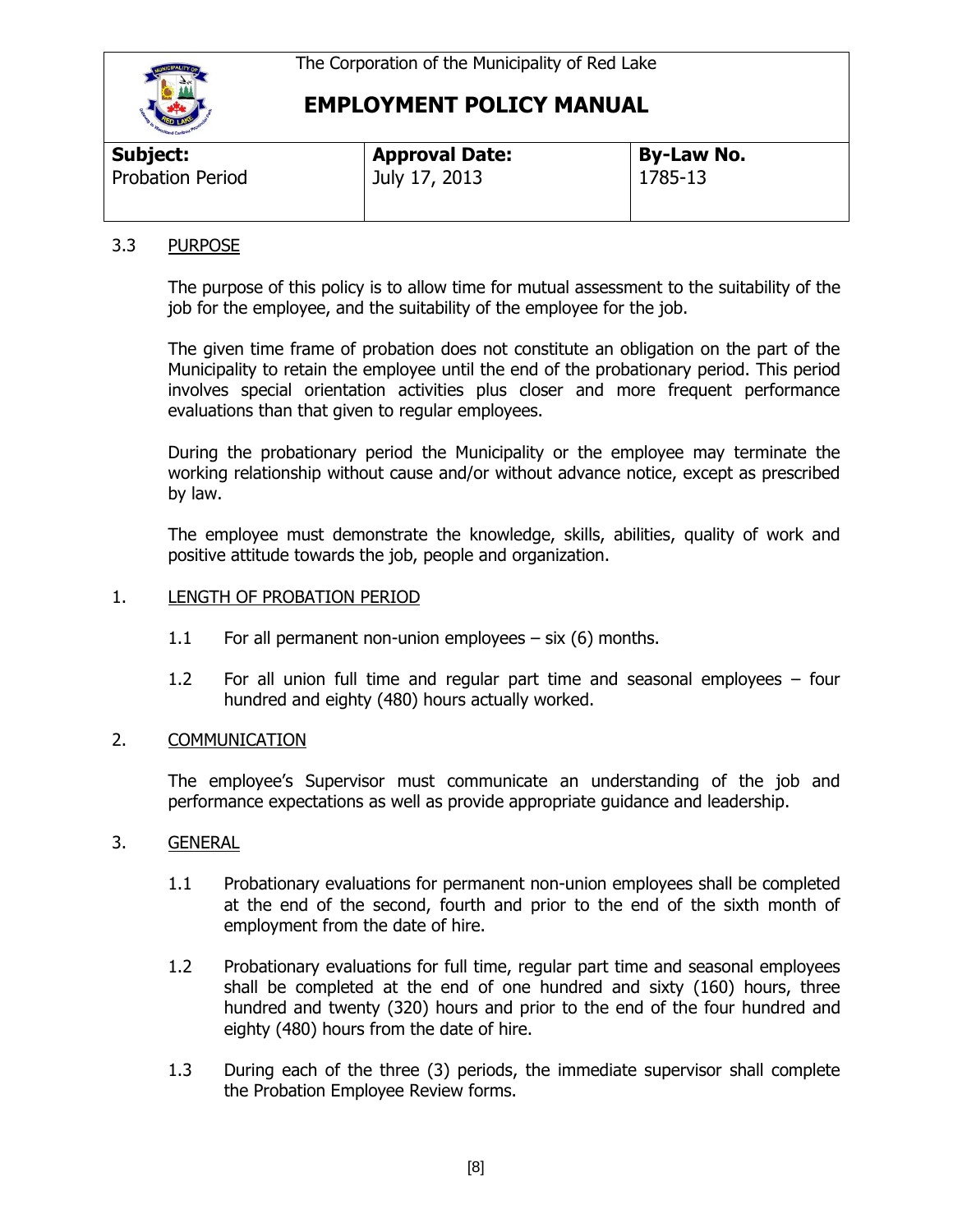

# **EMPLOYMENT POLICY MANUAL**

| Subject:                | <b>Approval Date:</b> | <b>By-Law No.</b> |  |  |  |
|-------------------------|-----------------------|-------------------|--|--|--|
| <b>Probation Period</b> | July 17, 2013         | 1785-13           |  |  |  |
|                         |                       |                   |  |  |  |

- 1.4 At the beginning of each review period, the immediate Supervisor shall review all criteria on the Employee Probation Evaluation Part I with the employee. (Non-Union Employee Probation Evaluation Form attached as Appendix A and Union Employee Probation Evaluation Form attached as Appendix B).
- 1.5 The final evaluation shall be documented on the Employee Probation Evaluation Part II. (Attached as Appendix C).
- 1.6 Where areas for improvement are determined, the immediate Supervisor shall inform the probationary employee in writing. Further, the immediate Supervisor shall outline in writing, the actions needed to improve work performance.
- 1.7 Where an extension to the probation period is determined necessary, it shall be reflected on the Probation Review form. An extension shall not exceed four hundred and eighty (480) hours. The immediate Supervisor will document action needed to successfully completed probation.
- 1.8 Any extensions to the probation period shall be recommended by the immediate Supervisor and agreed to by each respective employee and/or their bargaining representative and shall be reflected upon in the probation evaluation.
- 1.9 If in the immediate Supervisor's discretion, the trainee is unsuitable for the employment offered, does not perform satisfactory or is unwilling or unable to properly carry out the duties, employment may be terminated without notice any time during the probation period or subsequent to a review of performance during the probationary period.
- 1.10 All information pertaining to probation evaluations shall be submitted to the Human Resources Manager and forwarded to the Chief Administrative Officer before being placed in each employee's respective personnel file.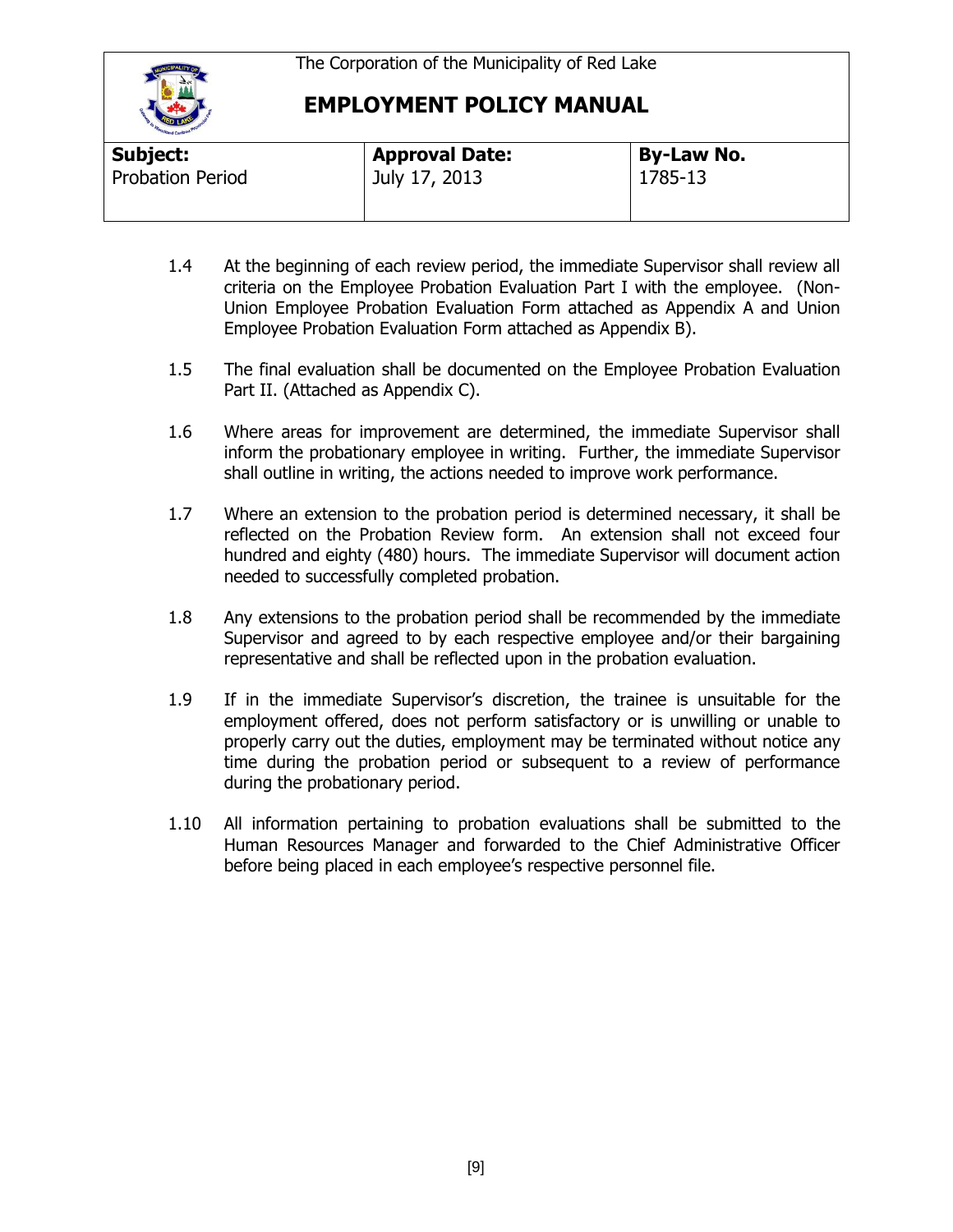# **APPENDIX A - EMPLOYEE PROBATION EVALUATION – PART I**

## **NON-UNION EMPLOYEE PROBATION EVALUATION**

THE MUNICIPALITY OF RED LAKE

|                                                  | Term: □ 2 Months □ 4 Months                                    |               |    |   | ■ 6 Months    |    |   |                                       |    |   |  |
|--------------------------------------------------|----------------------------------------------------------------|---------------|----|---|---------------|----|---|---------------------------------------|----|---|--|
|                                                  | Ratings: (E) Expectations Met (BE) Below Expectations (P) Poor |               |    |   |               |    |   |                                       |    |   |  |
| <b>Category</b>                                  |                                                                | <b>TERM 1</b> |    |   | <b>TERM 2</b> |    |   | <b>PRIOR TO</b><br><b>END OF TERM</b> |    |   |  |
|                                                  |                                                                | Е             | BE | P | E.            | BE | P | E.                                    | BE | P |  |
| <b>LEADERSHIP</b>                                |                                                                |               |    |   |               |    |   |                                       |    |   |  |
| PLANNING/ORGANIZATION/CONTROL                    |                                                                |               |    |   |               |    |   |                                       |    |   |  |
| <b>ANALYSIS</b>                                  |                                                                |               |    |   |               |    |   |                                       |    |   |  |
| <b>JUDGEMENT</b>                                 |                                                                |               |    |   |               |    |   |                                       |    |   |  |
| <b>DECISIVENESS</b>                              |                                                                |               |    |   |               |    |   |                                       |    |   |  |
| <b>WORK ETHIC</b>                                |                                                                |               |    |   |               |    |   |                                       |    |   |  |
| <b>INITIATIVE</b>                                |                                                                |               |    |   |               |    |   |                                       |    |   |  |
| <b>BEHAVIOUR/FLEXIBILITY</b>                     |                                                                |               |    |   |               |    |   |                                       |    |   |  |
| <b>SENSITIVITY</b>                               |                                                                |               |    |   |               |    |   |                                       |    |   |  |
| PERFORMANCE/STABILITY                            |                                                                |               |    |   |               |    |   |                                       |    |   |  |
| <b>COMMUNICATIONS (both oral and</b><br>written) |                                                                |               |    |   |               |    |   |                                       |    |   |  |

**Overall Assessment:** □ Expectations Met □ Below Expectations □ Poor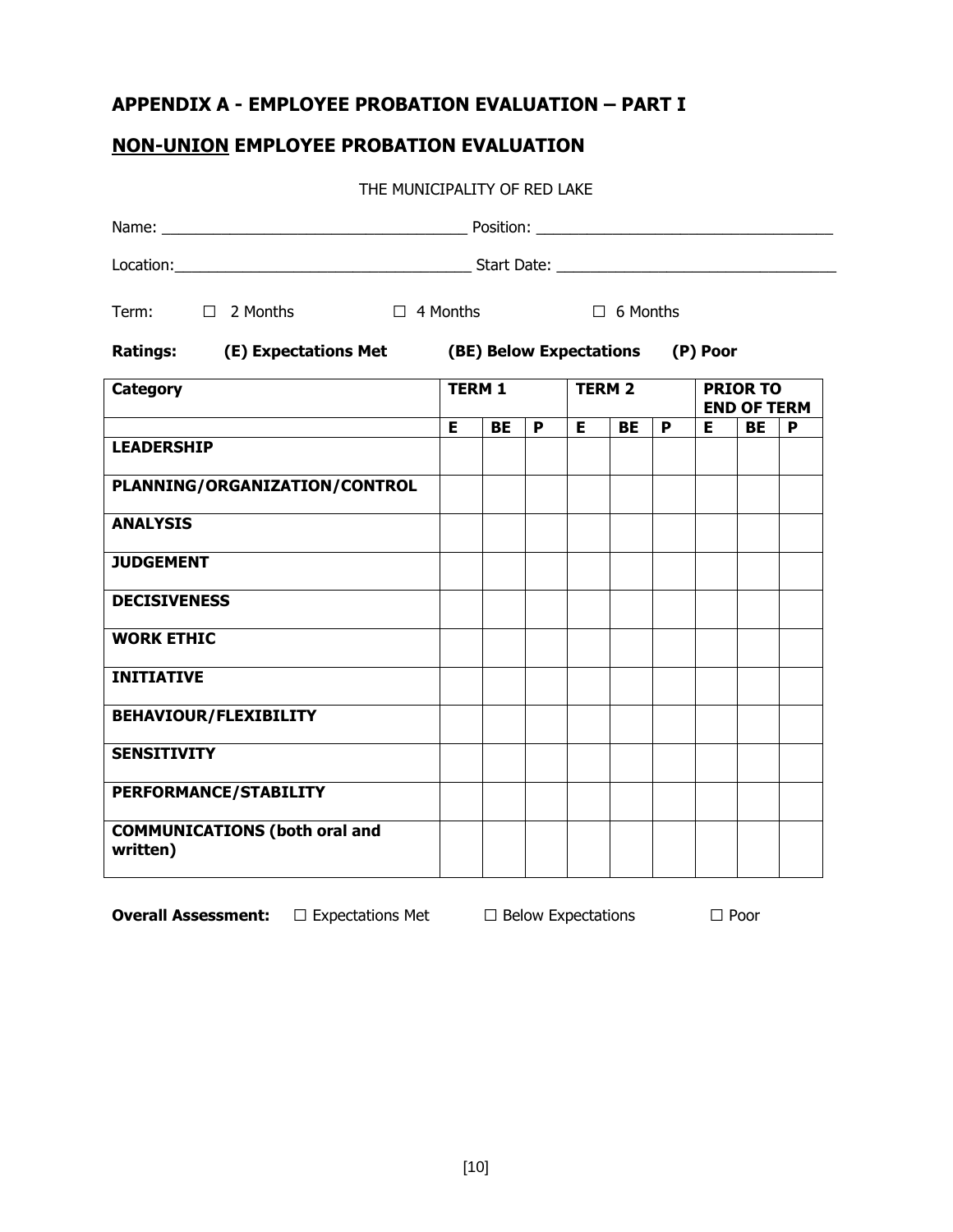# **APPENDIX B - EMPLOYEE PROBATION EVALUATION – PART I**

## **UNION EMPLOYEE PROBATION EVALUATION**

#### THE MUNICIPALITY OF RED LAKE

| Term: □ 160 Hours                                | $\Box$ 320 Hours $\Box$ 480 Hours                              |           |   |               |           |   |                                       |           |   |
|--------------------------------------------------|----------------------------------------------------------------|-----------|---|---------------|-----------|---|---------------------------------------|-----------|---|
|                                                  | Ratings: (E) Expectations Met (BE) Below Expectations (P) Poor |           |   |               |           |   |                                       |           |   |
| <b>Category</b>                                  | <b>TERM 1</b>                                                  |           |   | <b>TERM 2</b> |           |   | <b>PRIOR TO</b><br><b>END OF TERM</b> |           |   |
| <b>LEADERSHIP</b>                                | E                                                              | <b>BE</b> | P | E.            | <b>BE</b> | P | Е                                     | <b>BE</b> | P |
|                                                  |                                                                |           |   |               |           |   |                                       |           |   |
| PLANNING/ORGANIZATION/CONTROL                    |                                                                |           |   |               |           |   |                                       |           |   |
| <b>ANALYSIS</b>                                  |                                                                |           |   |               |           |   |                                       |           |   |
| <b>JUDGEMENT</b>                                 |                                                                |           |   |               |           |   |                                       |           |   |
| <b>DECISIVENESS</b>                              |                                                                |           |   |               |           |   |                                       |           |   |
| <b>WORK ETHIC</b>                                |                                                                |           |   |               |           |   |                                       |           |   |
| <b>INITIATIVE</b>                                |                                                                |           |   |               |           |   |                                       |           |   |
| <b>BEHAVIOUR/FLEXIBILITY</b>                     |                                                                |           |   |               |           |   |                                       |           |   |
| <b>SENSITIVITY</b>                               |                                                                |           |   |               |           |   |                                       |           |   |
| PERFORMANCE/STABILITY                            |                                                                |           |   |               |           |   |                                       |           |   |
| <b>COMMUNICATIONS (both oral and</b><br>written) |                                                                |           |   |               |           |   |                                       |           |   |

**Overall Assessment:** □ Expectations Met □ Below Expectations □ Poor